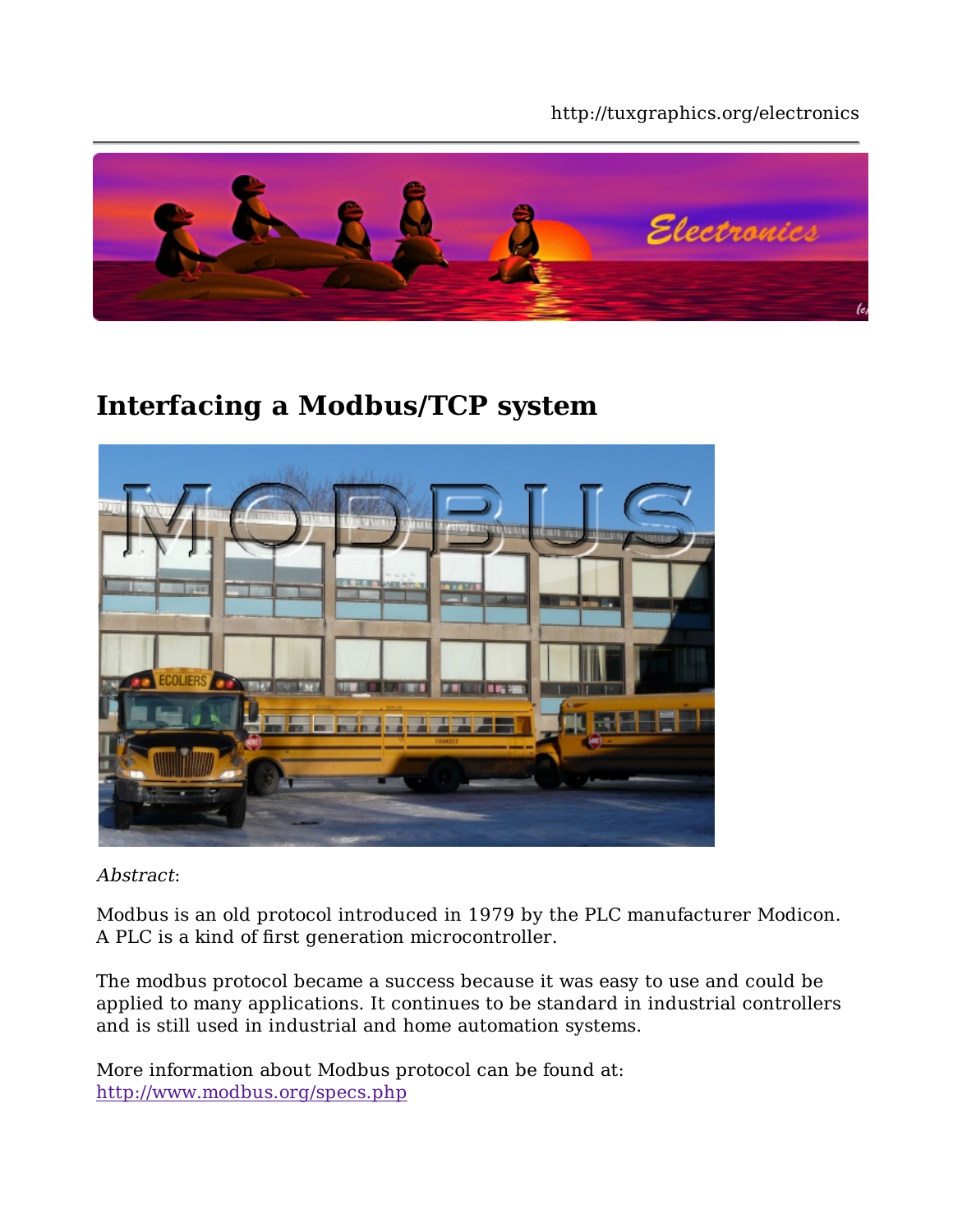Modbus is essentially a master slave protocol that can be used to read and write registers in some device. Initially it was made for systems that run on RS232 communication. Today many devices talk Modbus/TCP which is the Modbus protocol embedded into a TCP/IP connection.

We use the tuxgrahics avr ethernet board as a TCP/IP client talking to a Modbus/TCP server.

## **How Modbus/TCP works**

Modbus/TCP places a special version of the Modbus protocol into a tcp/ip communication. Port 502 is used on the server side for this purpose. The Modbus protocol consists of a header part and a data part. The fields in the header part are:

**\_\_\_\_\_\_\_\_\_\_\_\_\_\_\_\_\_ \_\_\_\_\_\_\_\_\_\_\_\_\_\_\_\_\_ \_\_\_\_\_\_\_\_\_\_\_\_\_\_\_\_\_**

- 2 byte transaction identifier
- 2 byte protocol identifier (always zero, 0=Modbus)
- 2 byte length, number of bytes following
- 1 byte unit identifier, ID of the remote slave connected on a serial line o on other buses reachable via the Modbus/TCP server.

The actual data part of a query consists then of commands to read/write a given single bit or a number of 16 bit registers.

The project presented here is a TCP/IP client. In other words we implement a Modbus/TCP client that talks to a Modbus/TCP server. The Modbus/TCP server has the actual devices attached where we want to read/write data.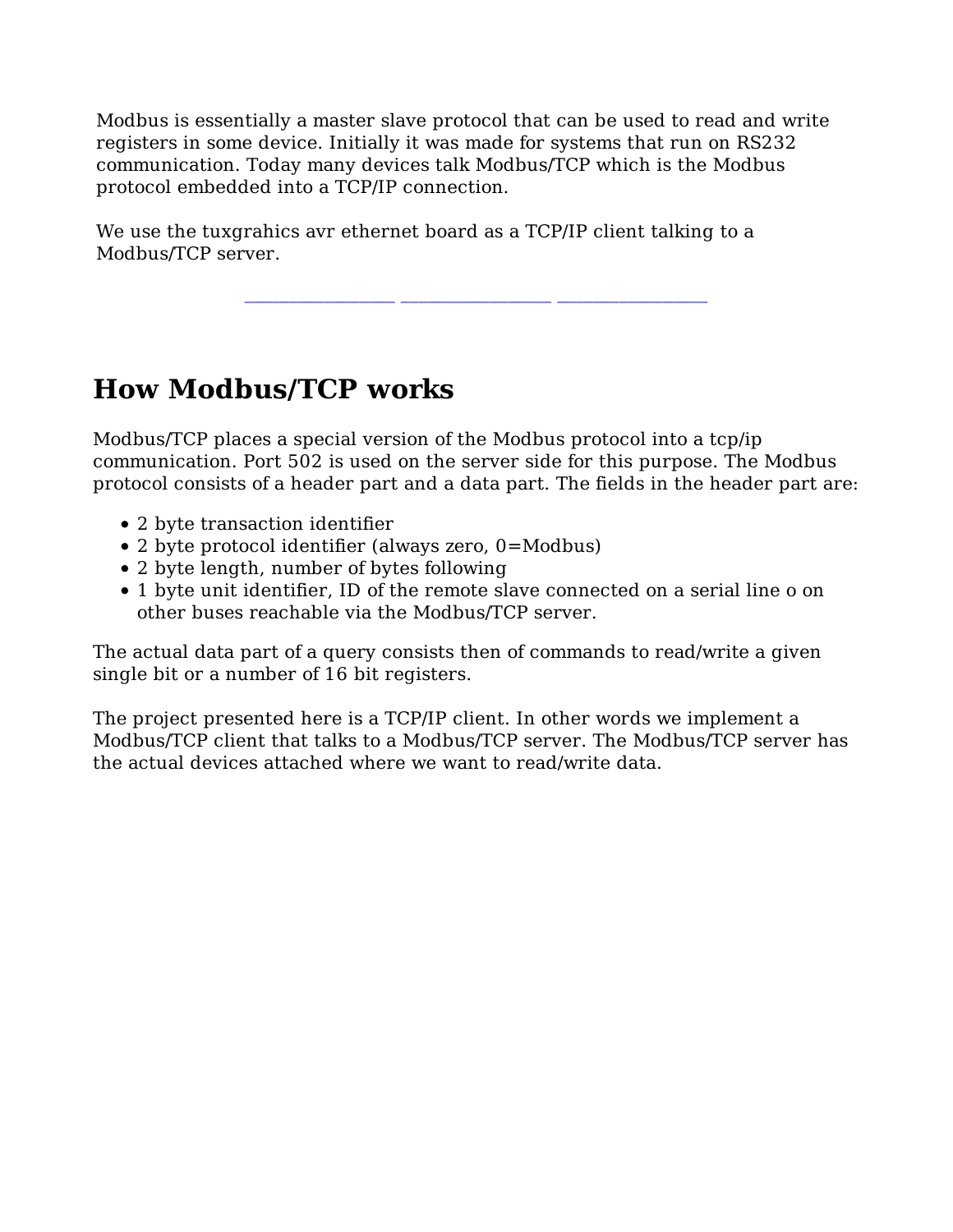|                                              |                                                   |                                     | modbus web good.pcap - Wireshark                               |                                              |  |  |  |
|----------------------------------------------|---------------------------------------------------|-------------------------------------|----------------------------------------------------------------|----------------------------------------------|--|--|--|
|                                              | File Edit View Go Capture Analyze Statistics Help |                                     |                                                                |                                              |  |  |  |
|                                              |                                                   |                                     | EELGGGEEXCA A + + + + + + + HERQQQ E                           | Œ<br>125 129                                 |  |  |  |
| <b>■Eilter:</b>                              |                                                   |                                     | ▼ + Expression Clear Apply                                     |                                              |  |  |  |
|                                              | Time<br><b>STEWART AND INCOME.</b>                | Source                              | Destination                                                    | Protocol<br>Info<br>usu-uppt-proto<br>$\sim$ |  |  |  |
|                                              | 39 8.129222                                       |                                     |                                                                | <b>TCP</b><br>$ndnp > asa-app1$              |  |  |  |
|                                              | 40 8.129468                                       |                                     |                                                                | Modbus/T<br>query [ 1 pk                     |  |  |  |
|                                              | 41 8.491972                                       |                                     | 10.0.0.29                                                      | <b>TCP</b><br>asa-appl-proto                 |  |  |  |
|                                              |                                                   |                                     | ш                                                              |                                              |  |  |  |
|                                              |                                                   | [Next sequence number: 13           | (relative sequence number)]                                    |                                              |  |  |  |
|                                              |                                                   | Acknowledgement number: 1           | (relative ack number)                                          |                                              |  |  |  |
|                                              | Header length: 20 bytes                           |                                     | <b>Modbus request</b>                                          |                                              |  |  |  |
|                                              | > Flags: 0x18 (PSH, ACK)<br>Window size: 1024     |                                     |                                                                |                                              |  |  |  |
|                                              |                                                   |                                     |                                                                |                                              |  |  |  |
| > Checksum: 0xb138 [correct]<br>▽ Modbus/TCP |                                                   |                                     |                                                                |                                              |  |  |  |
| transaction identifier: 0                    |                                                   |                                     |                                                                |                                              |  |  |  |
|                                              | protocol identifier: 0                            |                                     |                                                                |                                              |  |  |  |
|                                              | length: 6                                         |                                     |                                                                |                                              |  |  |  |
|                                              | unit identifier: 1                                |                                     |                                                                |                                              |  |  |  |
| ▼ Modbus                                     |                                                   |                                     |                                                                |                                              |  |  |  |
| function 3: Read multiple registers          |                                                   |                                     |                                                                |                                              |  |  |  |
|                                              | reference number: 487                             |                                     |                                                                |                                              |  |  |  |
|                                              | word count: 1                                     |                                     |                                                                |                                              |  |  |  |
|                                              | 0f                                                |                                     | 29 08 00 45 00                                                 |                                              |  |  |  |
| 0000<br>0010                                 | 00<br>00 34<br>45 33                              | b5 17 42 ea 54 55<br>40<br>00 40 06 | 58<br>10<br>00<br>a <sub>7</sub><br>0a 00 00 1d 44<br>ad<br>3e | $$ $B.TU X$ ) $.E.$<br>.4E3@.@. D>           |  |  |  |
| 0020                                         | ff<br>88 0b 43                                    | 01 f600<br>00                       | 25<br>34 50<br>18<br>01<br>00 45<br>$\overline{11}$            | $C$ %Ew4P.                                   |  |  |  |
| 0030                                         |                                                   | 04 00 bl 38 00 00 00 00             | 00 00<br>00 06 01 03 01 e7                                     | . 8.                                         |  |  |  |
|                                              |                                                   |                                     | File: "modbus-web-good Packets: 44 Displayed: 44 Marked: 0     | Profile: Defau                               |  |  |  |

A Modbus/TCP request decoded in wireshark

# **The example: A web to Modbus/TCP gateway**

There is no general purpose application for such a Modbus/TCP client. It is useful if you have some automation equipment that appears as a Modbus/TCP server and you want to interface to it. Maybe you want to build your own web-interface to it or you have some other application in mind that you want to run on the tuxgraphics ethernet board and it should talk to this automation equipment.

In any case the code in the download section is an example and you can integrate it into your own ideas. Sending a query out of the tuxgraphics ethernet board works in 3 simple steps:

- 1. You call function client tcp req like this: client tcp\_req(&modbusresult\_callback,&modbus\_datafill\_callback,502); This starts a TCP transaction.
- 2. The function modbus datafill callback will then be called when it is time to fill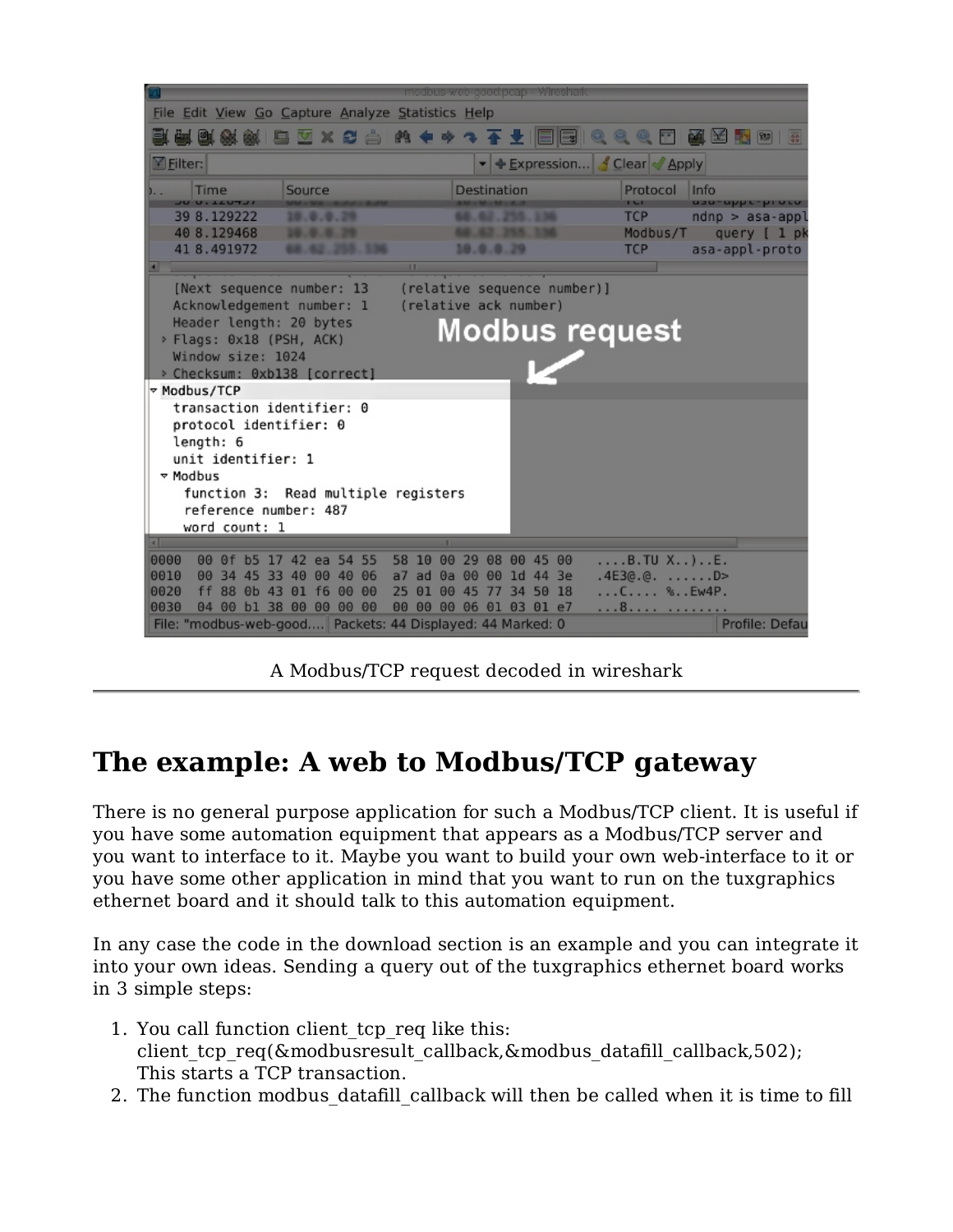in the modbus/tcp query data. This happens normally a few milliseconds after you called client\_tcp\_req.

The function modbusresult\_callback will be called when the answer from the 3. server is back and you get the result passed to this function.

The callback functions are a good way to integrate any user code into the statemachine of a communication protocol. They save storage memory and allow a direct interaction with the protocol flow. Think of them like interrupt routines which can be triggered after you called client tcp\_req.

Open file main.c to see how this works.

This example application from the download section is a web to modbus/tcp gateway. It allows you to enter an arbitrary hex string which will be sent out as modbus/tcp query and it displays the answer (in hex).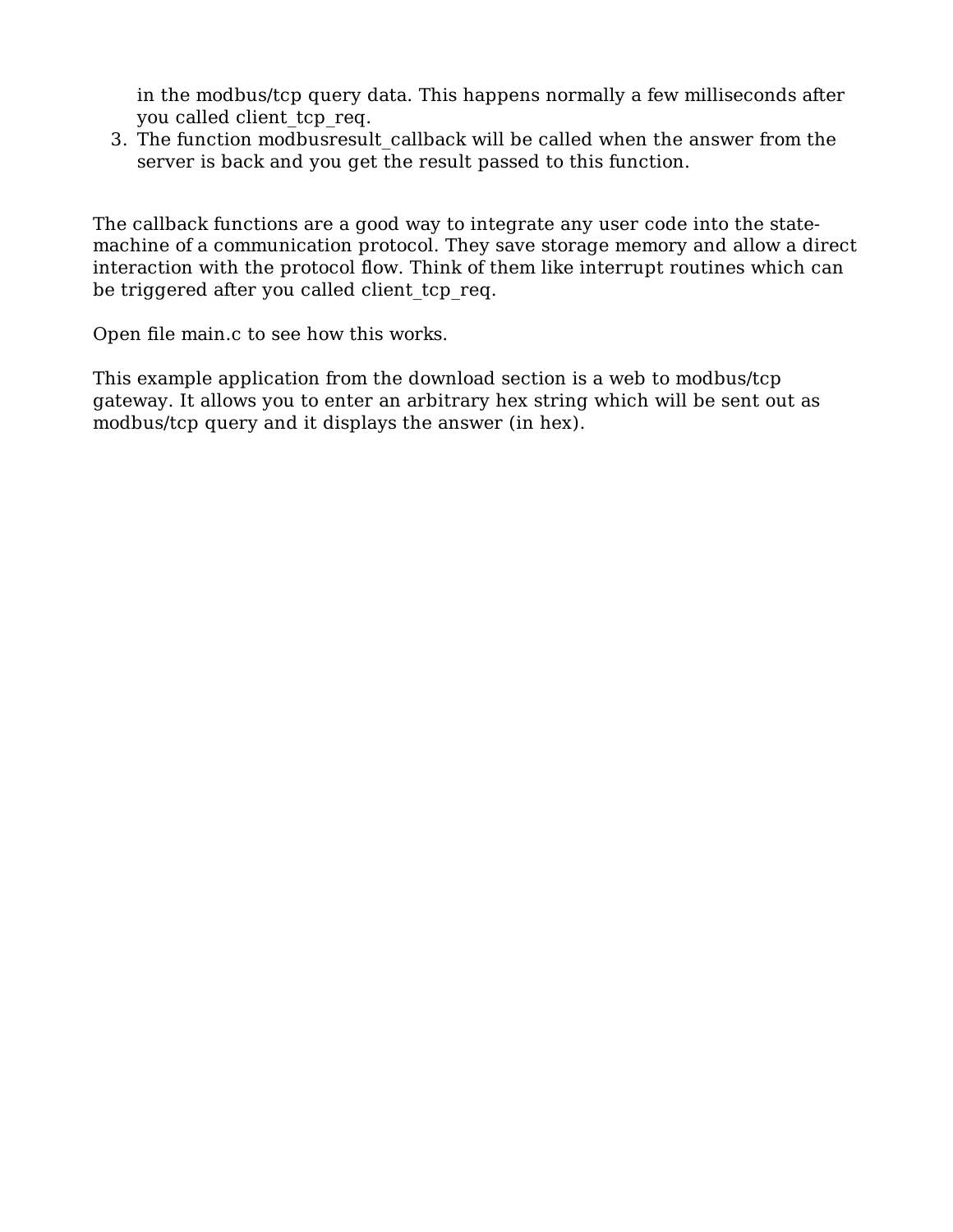| $\ddot{\mathbf{c}}$<br>Mozilla Firefox                                                                     | $A = 0$ x                                                 |
|------------------------------------------------------------------------------------------------------------|-----------------------------------------------------------|
| File Edit View History Bookmarks Tools Help                                                                |                                                           |
| $\Leftrightarrow$ $\blacktriangleright$ 2 0 4 0 http://10.0.0.29:81/m<br>Г.                                | $  \cdot  $ Google<br>Q<br>$\hat{N}$ $\blacktriangledown$ |
| ttp://10.0.0.29:81/m<br>中                                                                                  |                                                           |
| [home]                                                                                                     |                                                           |
| send modbus/tcp request                                                                                    |                                                           |
| :  0,0,0,0,0,6,1,3,1, e7,0,01<br>msq                                                                       |                                                           |
| passw:                                                                                                     |                                                           |
| send                                                                                                       |                                                           |
| example:<br>TID: 0,0<br>PID: 0,0<br>len: 6<br>uid: 1<br>read multi reg: 3<br>ref: 1,e7<br>$wrd$ $cnt: 0,1$ |                                                           |
| tuxgraphics.org                                                                                            |                                                           |
|                                                                                                            |                                                           |
|                                                                                                            |                                                           |
| Done                                                                                                       |                                                           |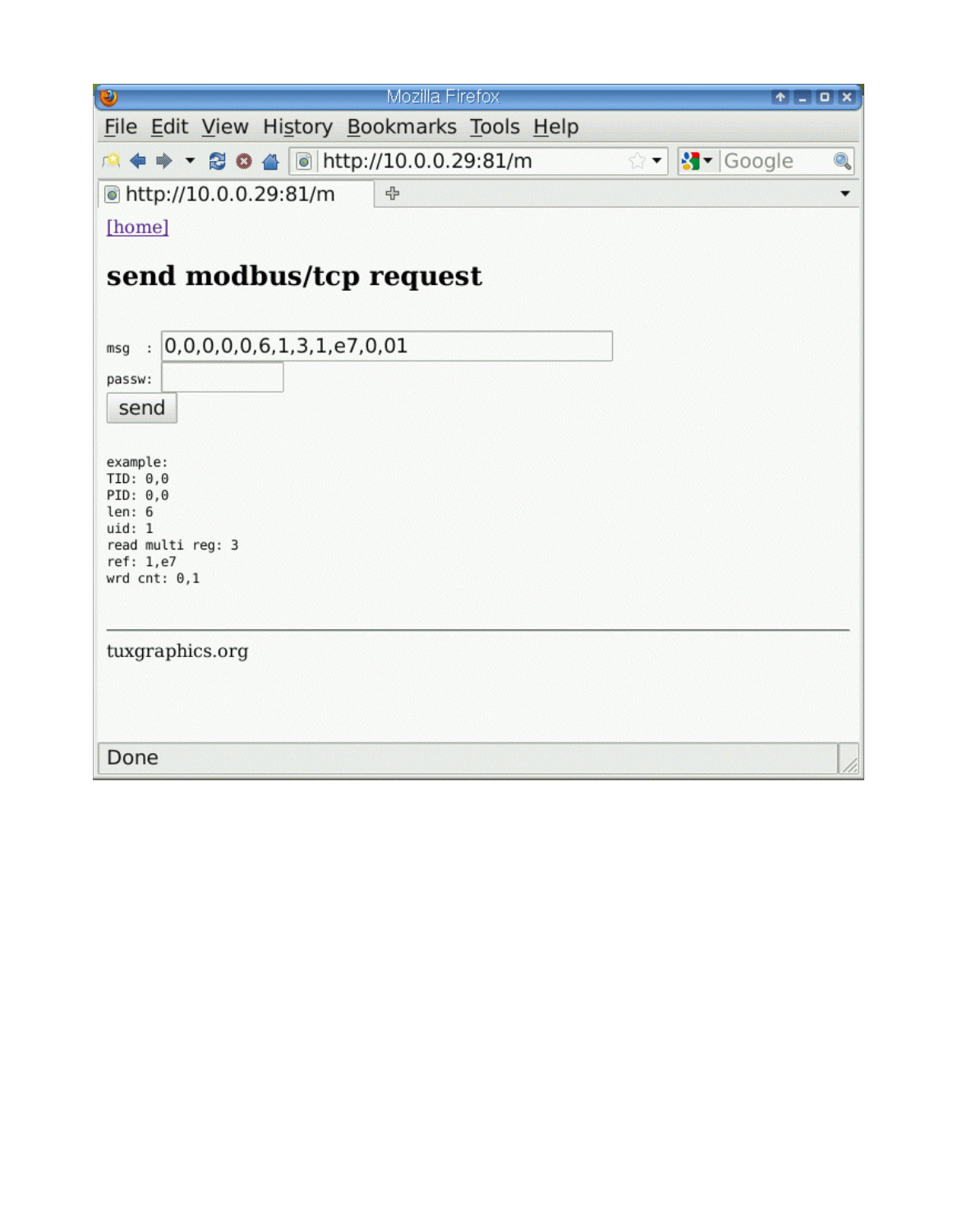| $\bullet$<br>Mozilla Firefox                                                                                                                                                                                                                                                                                                                                                                                                                       | $A = 0$ |  |  |  |  |  |  |
|----------------------------------------------------------------------------------------------------------------------------------------------------------------------------------------------------------------------------------------------------------------------------------------------------------------------------------------------------------------------------------------------------------------------------------------------------|---------|--|--|--|--|--|--|
| File Edit View History Bookmarks Tools Help                                                                                                                                                                                                                                                                                                                                                                                                        |         |  |  |  |  |  |  |
| $ 3 -  $<br>$\begin{array}{c c c c c c c c} \hline \textbf{A} & \textbf{B} & \textbf{B} & \textbf{B} & \textbf{B} \\ \hline \textbf{A} & \textbf{B} & \textbf{B} & \textbf{B} & \textbf{B} & \textbf{B} \\ \hline \textbf{A} & \textbf{B} & \textbf{B} & \textbf{B} & \textbf{B} & \textbf{B} & \textbf{B} \\ \hline \textbf{A} & \textbf{B} & \textbf{B} & \textbf{B} & \textbf{B} & \textbf{B} & \textbf{B} & \textbf{B} & \textbf{B$<br>Q<br>☆▼ |         |  |  |  |  |  |  |
| http://10.0.0.29:81/<br>+                                                                                                                                                                                                                                                                                                                                                                                                                          |         |  |  |  |  |  |  |
| [modbus query] [refresh]                                                                                                                                                                                                                                                                                                                                                                                                                           |         |  |  |  |  |  |  |
| <b>Modbus response status</b>                                                                                                                                                                                                                                                                                                                                                                                                                      |         |  |  |  |  |  |  |
| Number of requests: 1<br>Successful requests: 1                                                                                                                                                                                                                                                                                                                                                                                                    |         |  |  |  |  |  |  |
| last response (hex):<br>000005132800                                                                                                                                                                                                                                                                                                                                                                                                               |         |  |  |  |  |  |  |
| tuxgraphics.org                                                                                                                                                                                                                                                                                                                                                                                                                                    |         |  |  |  |  |  |  |
|                                                                                                                                                                                                                                                                                                                                                                                                                                                    |         |  |  |  |  |  |  |
|                                                                                                                                                                                                                                                                                                                                                                                                                                                    |         |  |  |  |  |  |  |
|                                                                                                                                                                                                                                                                                                                                                                                                                                                    |         |  |  |  |  |  |  |
|                                                                                                                                                                                                                                                                                                                                                                                                                                                    |         |  |  |  |  |  |  |
| Done                                                                                                                                                                                                                                                                                                                                                                                                                                               |         |  |  |  |  |  |  |

## **References/Download**

- Download section. The software archive contains a README.htm file with instructions on how to adapt the software to your network.
- The tuxgraphics ethernet board: http://shop.tuxgraphics.org/electronic/indexeth.html